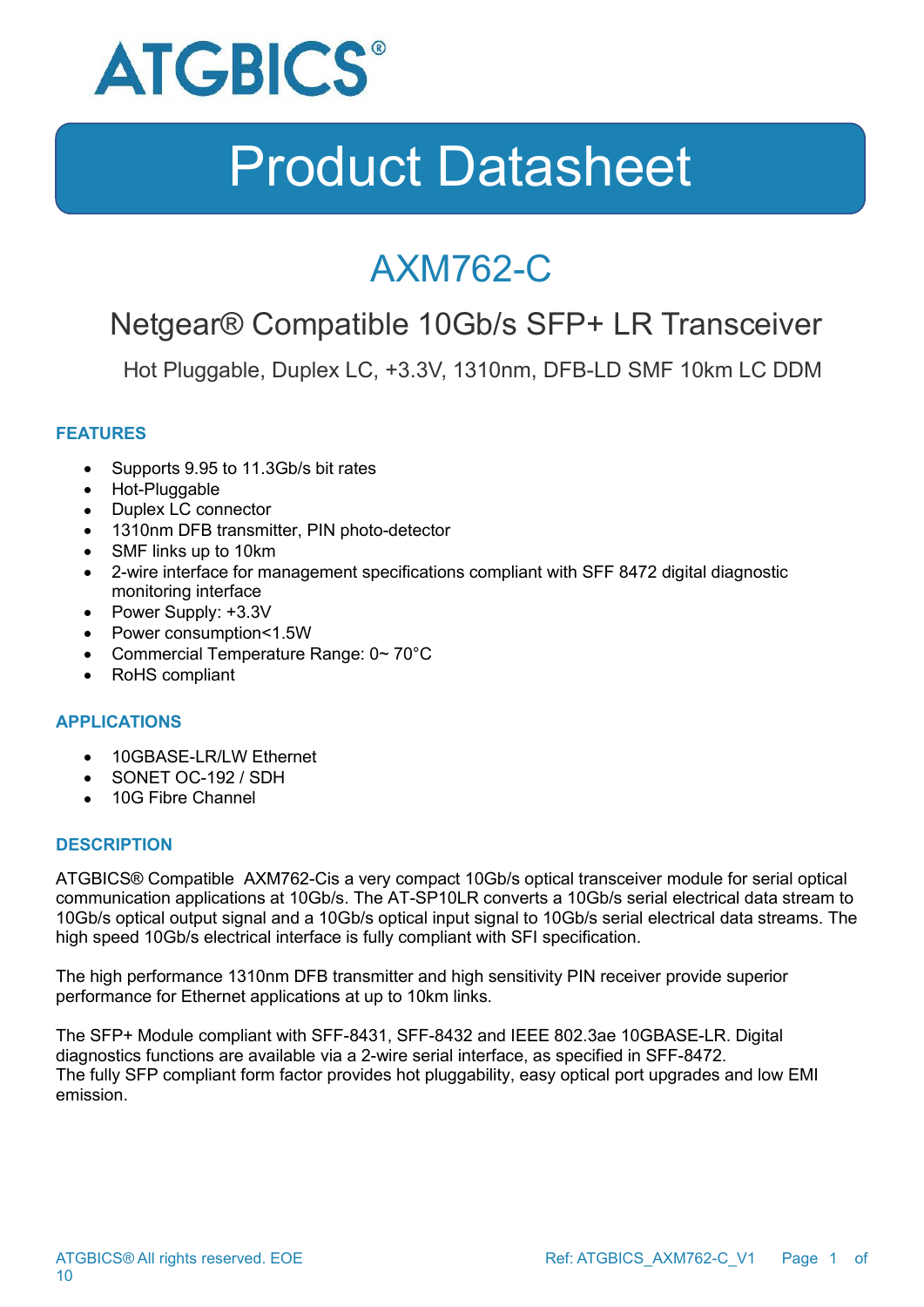

### **Absolute Maximum Ratings**

| <b>Parameter</b>                  | <b>Symbol</b>         | Min.   | <b>Typical</b> | Max.  | <b>Unit</b>  |
|-----------------------------------|-----------------------|--------|----------------|-------|--------------|
| <b>Storage Temperature</b>        | $T_{\rm S}$           | -40    |                | $+85$ | $^{\circ}C$  |
| <b>Case Operating Temperature</b> | <b>T</b> <sub>A</sub> |        |                | 70    | $^{\circ}$ C |
| <b>Maximum Supply Voltage</b>     | Vcc                   | $-0.5$ |                | 4     |              |
| <b>Relative Humidity</b>          | <b>RH</b>             |        |                | 85    | %            |

### **Electrical Characteristics** ( $T_{OP}$  = 0 to 70 °C, VCC = 3.135 to 3.465 Volts)

| <b>Parameter</b>                                                       | <b>Symbol</b>         | Min.           | <b>Typical</b> | Max.                           | <b>Unit</b> | <b>Notes</b>   |
|------------------------------------------------------------------------|-----------------------|----------------|----------------|--------------------------------|-------------|----------------|
| <b>Supply Voltage</b>                                                  | <b>Vcc</b>            | 3.13<br>5      |                | 3.46<br>5                      | $\vee$      |                |
| <b>Supply Current</b>                                                  | <b>Icc</b>            |                |                | 430                            | mA          |                |
| <b>Power Consumption</b>                                               | P                     |                |                | 1.5                            | W           |                |
| <b>Transmitter Section:</b>                                            |                       |                |                |                                |             |                |
| Input differential impedance                                           | $R_{in}$              |                | 100            |                                | $\Omega$    | $\mathbf{1}$   |
| Tx Input Single Ended DC Voltage<br><b>Tolerance (Ref VeeT)</b>        | $\vee$                | $-0.3$         |                | 4                              | $\vee$      |                |
| Differential input voltage swing                                       | Vin, pp               | 180            |                | 700                            | mV          | $\overline{2}$ |
| <b>Transmit Disable Voltage</b>                                        | V <sub>D</sub>        | $\overline{2}$ |                | <b>Vcc</b>                     | $\vee$      | 3              |
| <b>Transmit Enable Voltage</b>                                         | $V_{EN}$              | Vee            |                | Vee+<br>0.8                    | $\vee$      |                |
| <b>Receiver Section:</b>                                               |                       |                |                |                                |             |                |
| Voltage<br><b>Single</b><br><b>Ended</b><br>Output<br><b>Tolerance</b> | $\vee$                | $-0.3$         |                | $\overline{4}$                 | $\vee$      |                |
| <b>Rx Output Diff Voltage</b>                                          | Vo                    | 300            |                | 850                            | mV          |                |
| <b>Rx Output Rise and Fall Time</b>                                    | Tr/Tf                 | 30             |                |                                | ps          | 4              |
| <b>LOS Fault</b>                                                       | VLOS fault            | $\overline{2}$ |                | Vcc <sub>H</sub><br><b>OST</b> | $\vee$      | 5              |
| <b>LOS Normal</b>                                                      | V <sub>LOS</sub> norm | Vee            |                | Vee+<br>0.8                    | $\vee$      | 5              |

Notes:

- 1. Connected directly to TX data input pins. AC coupling from pins into laser driver IC.
- 2. Per SFF-8431 Rev 3.0
- 3. Into 100 ohms differential termination.
- 4.  $20\% \sim 80\%$
- 5. LOS is an open collector output. Should be pulled up with 4.7k 10kΩ on the host board. Normal operation is logic 0; loss of signal is logic 1. Maximum pull-up voltage is 5.5V.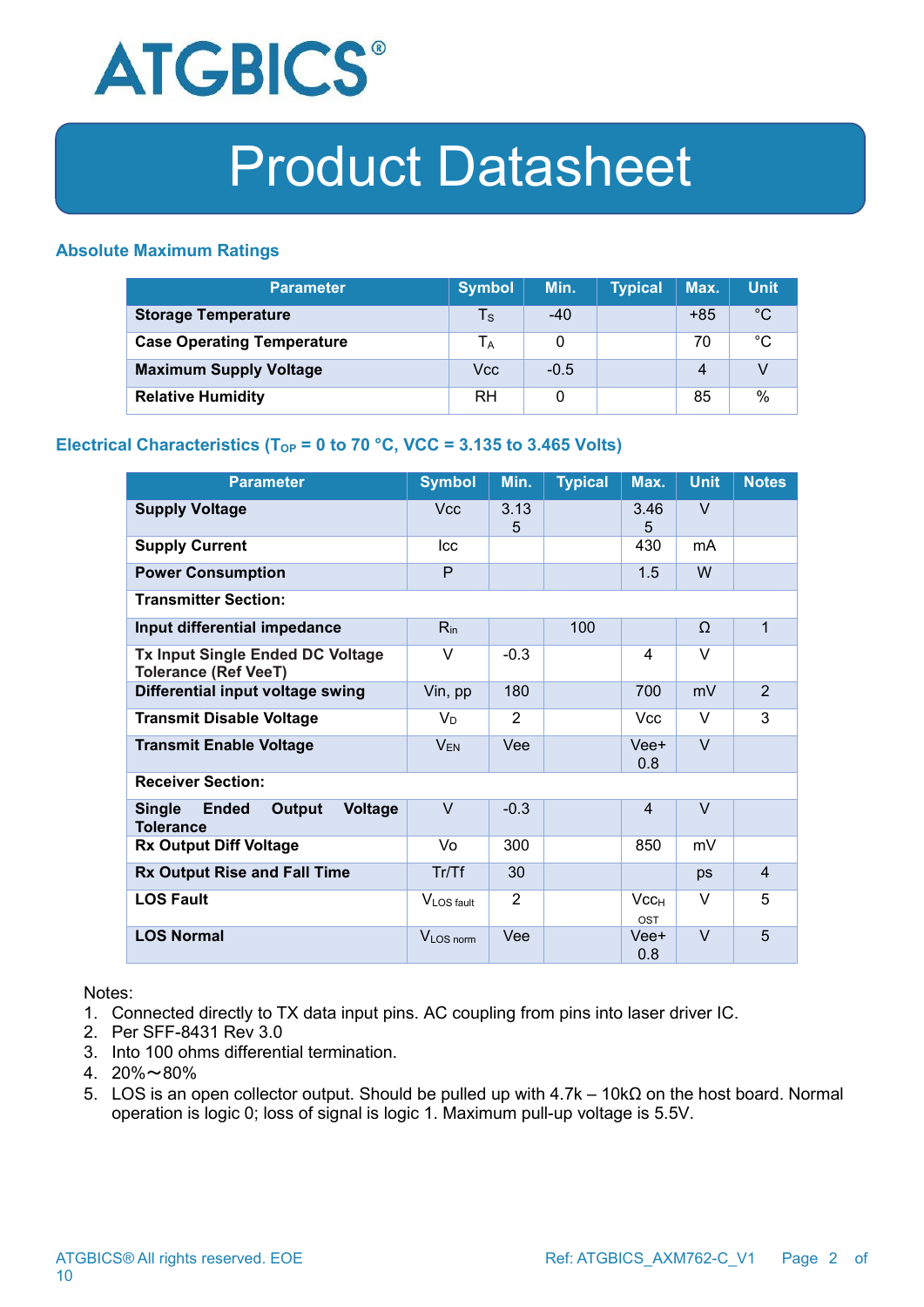

### **Optical Parameters (TOP = 0 to 70°C, VCC = 3.135 to 3.465 Volts)**

| <b>Parameter</b>                                            | <b>Symbol</b>      | Min.        | <b>Typical</b> | Max.         | <b>Unit</b>     | <b>Notes</b>   |  |
|-------------------------------------------------------------|--------------------|-------------|----------------|--------------|-----------------|----------------|--|
| <b>Transmitter Section:</b>                                 |                    |             |                |              |                 |                |  |
| <b>Center Wavelength</b>                                    | λt                 | 1290        | 1310           | 1330         | nm              |                |  |
| spectral width                                              | $\triangle\lambda$ |             |                | $\mathbf{1}$ | nm              |                |  |
| <b>Average Optical Power</b>                                | Pavg               | $-8.2$      |                | 0.5          | dBm             | 1              |  |
| <b>Optical Power OMA</b>                                    | Poma               | $-5.2$      |                |              | dBm             |                |  |
| <b>Laser Off Power</b>                                      | Poff               |             |                | $-30$        | dBm             |                |  |
| <b>Extinction Ratio</b>                                     | ER                 | 3.5         |                |              | dB              |                |  |
| <b>Transmitter</b><br><b>Dispersion</b><br><b>Penalty</b>   | <b>TDP</b>         |             |                | 3.2          | dB              | $\overline{2}$ |  |
| <b>Relative Intensity Noise</b>                             | <b>Rin</b>         |             |                | $-128$       | dB/Hz           | $\mathfrak{S}$ |  |
| <b>Optical</b><br>Return<br><b>Loss</b><br><b>Tolerance</b> |                    | 20          |                |              | dB              |                |  |
| <b>Receiver Section:</b>                                    |                    |             |                |              |                 |                |  |
| <b>Center Wavelength</b>                                    | λr                 | 1260        |                | 1355         | nm              |                |  |
| <b>Receiver Sensitivity</b>                                 | Sen                |             |                | $-14.5$      | dB <sub>m</sub> | $\overline{4}$ |  |
| <b>Stressed Sensitivity (OMA)</b>                           | Sen <sub>ST</sub>  |             |                | $-10.3$      | dBm             | 4              |  |
| <b>Los Assert</b>                                           | LOS <sub>A</sub>   | $-25$       |                |              | dBm             |                |  |
| <b>Los Dessert</b>                                          | LOS <sub>D</sub>   |             |                | $-15$        | dBm             |                |  |
| <b>Los Hysteresis</b>                                       | LOS <sub>H</sub>   | 0.5         |                |              | dB              |                |  |
| <b>Overload</b>                                             | Sat                | $\mathbf 0$ |                |              | dBm             | 5              |  |
| <b>Receiver Reflectance</b>                                 | <b>Rrx</b>         |             |                | $-12$        | dB              |                |  |

Notes:

- 1. Average power figures are informative only, per IEEE802.3ae.
- 2. TWDP figure requires the host board to be SFF-8431compliant. TWDP is calculated using the Matlab code provided in clause 68.6.6.2 of IEEE802.3ae.
- 3. 12dB reflection.
- 4. Conditions of stressed receiver tests per IEEE802.3ae. CSRS testing requires the host board to be SFF-8431 compliant.
- 5. Receiver overload specified in OMA and under the worst comprehensive stressed condition.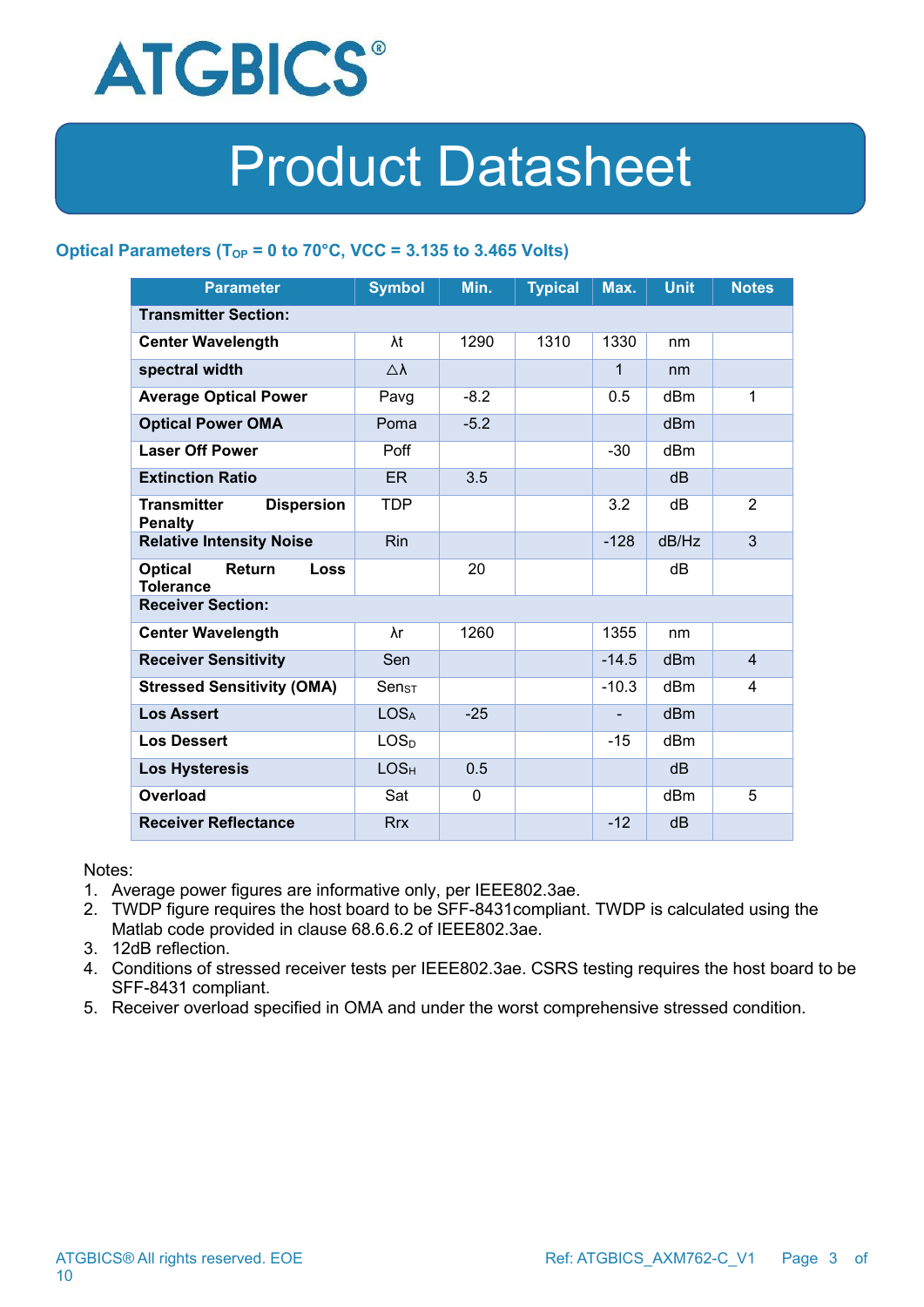

#### **Timing Characteristics**

| <b>Parameter</b>                                       | <b>Symbol</b>                | Min. | <b>Typical</b> | Max. | <b>Unit</b> |
|--------------------------------------------------------|------------------------------|------|----------------|------|-------------|
| <b>TX Disable Assert Time</b>                          | t off                        |      |                | 10   | <b>us</b>   |
| <b>TX_Disable Negate Time</b>                          | t on                         |      |                | 1    | ms          |
| Time to Initialize Include Reset of<br><b>TX FAULT</b> | t int                        |      |                | 300  | ms          |
| TX FAULT from Fault to Assertion                       | t fault                      |      |                | 100  | <b>us</b>   |
| <b>TX_Disable Time to Start Reset</b>                  | t reset                      | 10   |                |      | <b>us</b>   |
| <b>Receiver Loss of Signal Assert Time</b>             | T <sub>A</sub> , RX_LO<br>S. |      |                | 100  | <b>us</b>   |
| <b>Receiver Loss of Signal Deassert Time</b>           | $T_d, RX$ LOS                |      |                | 100  | <b>us</b>   |
| <b>Rate-Select Chage Time</b>                          | t ratesel                    |      |                | 10   | <b>US</b>   |
| <b>Serial ID Clock Time</b>                            | t serial-<br>clock           |      |                | 100  | kHz         |

#### **Pin Assignment**

Diagram of Host Board Connector Block Pin Numbers and Name

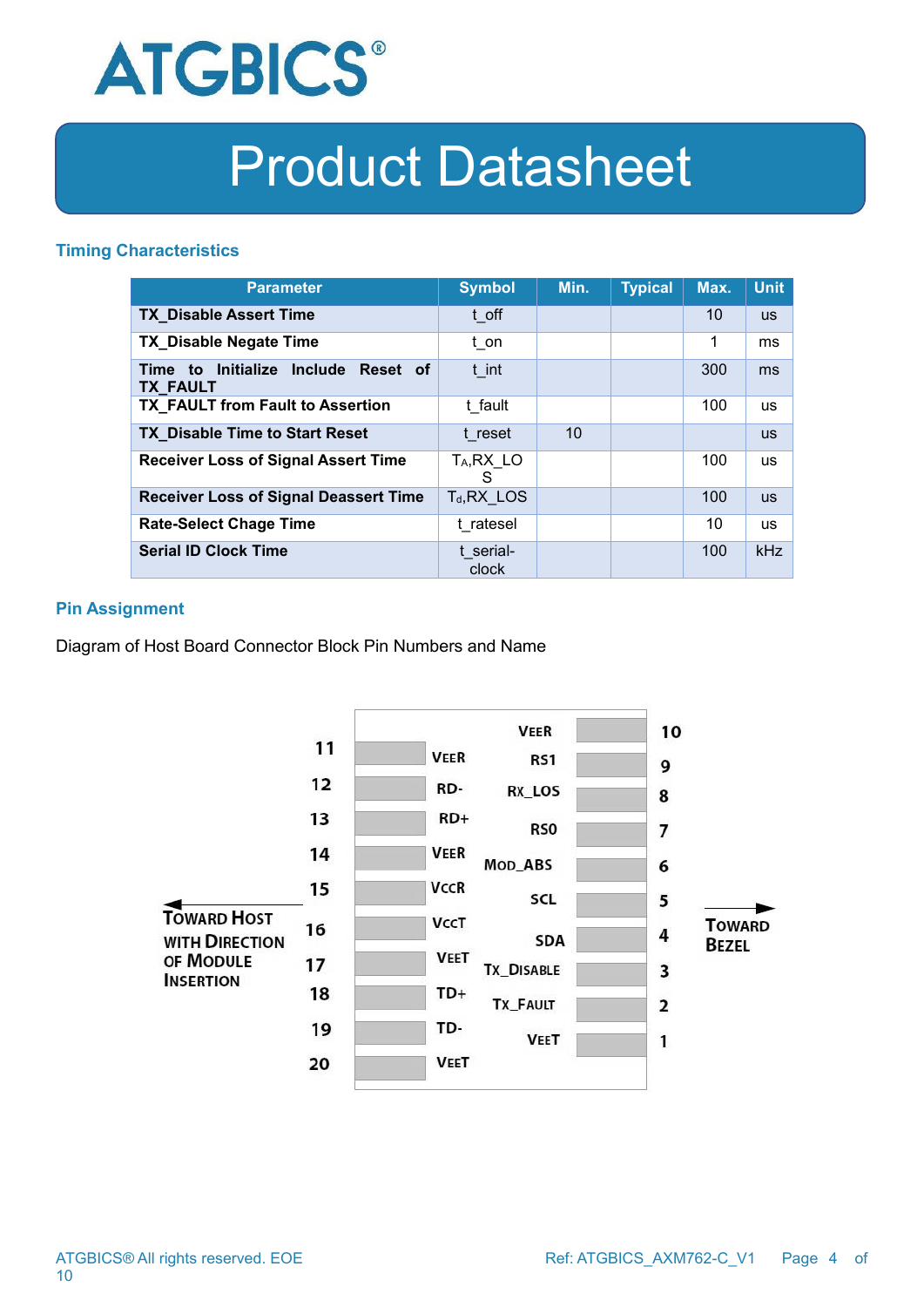

### **Pin Function Definitions**

| <b>PIN</b><br><b>No</b> | <b>Name</b>       | <b>Function</b>                                                                                                                     | <b>Notes</b>   |
|-------------------------|-------------------|-------------------------------------------------------------------------------------------------------------------------------------|----------------|
| 1                       | VeeT              | Module transmitter ground                                                                                                           | $\mathbf{1}$   |
| $\mathbf{2}$            | <b>Tx Fault</b>   | Module transmitter fault                                                                                                            | $\overline{2}$ |
| $\mathbf{3}$            | <b>Tx Disable</b> | Transmitter Disable; Turns off transmitter laser output                                                                             | 3              |
| 4                       | <b>SDL</b>        | 2 wire serial interface data input/output (SDA)                                                                                     |                |
| 5                       | <b>SCL</b>        | 2 wire serial interface clock input (SCL)                                                                                           |                |
| 6                       | MOD-ABS           | Module Absent, connect to VeeR or VeeT in the module                                                                                | 2              |
| $\overline{7}$          | RS <sub>0</sub>   | Rate select0, optionally control SFP+ receiver. When high,<br>input data rate >4.5Gb/ s; when low, input data rate<br>$<=4.5Gb/s$   |                |
| 8                       | LOS               | Receiver Loss of Signal Indication                                                                                                  | 4              |
| 9                       | RS <sub>1</sub>   | Rate select0, optionally control SFP+ transmitter. When<br>high, input data rate >4.5Gb/s; when low, input data rate<br>$<=4.5Gb/s$ |                |
| 10                      | <b>VeeR</b>       | Module receiver ground                                                                                                              | 1              |
| 11                      | <b>VeeR</b>       | Module receiver ground                                                                                                              | $\mathbf{1}$   |
| 12                      | RD-               | Receiver inverted data out put                                                                                                      |                |
| 13                      | $RD+$             | Receiver non-inverted data out put                                                                                                  |                |
| 14                      | VeeR              | Module receiver ground                                                                                                              | 1              |
| 15                      | <b>VccR</b>       | Module receiver 3.3V supply                                                                                                         |                |
| 16                      | <b>VccT</b>       | Module transmitter 3.3V supply                                                                                                      |                |
| 17                      | VeeT              | Module transmitter ground                                                                                                           | 1              |
| 18                      | $TD+$             | Transmitter inverted data out put                                                                                                   |                |
| 19                      | TD-               | Transmitter non-inverted data out put                                                                                               |                |
| 20                      | VeeT              | Module transmitter ground                                                                                                           | 1              |

Notes:

- 1. The module ground pins shall be isolated from the module case.
- 2. This pin is an open collector/drain output pin and shall be pulled up with 4.7K-10Kohms to Host\_Vcc on the host board.<br>3. This pin shall be pulled up with 4.7K-10Kohms to VccT in the module.
- 
- 4. This pin is an open collector/drain output pin and shall be pulled up with 4.7K-10Kohms to Host Vcc on the host board.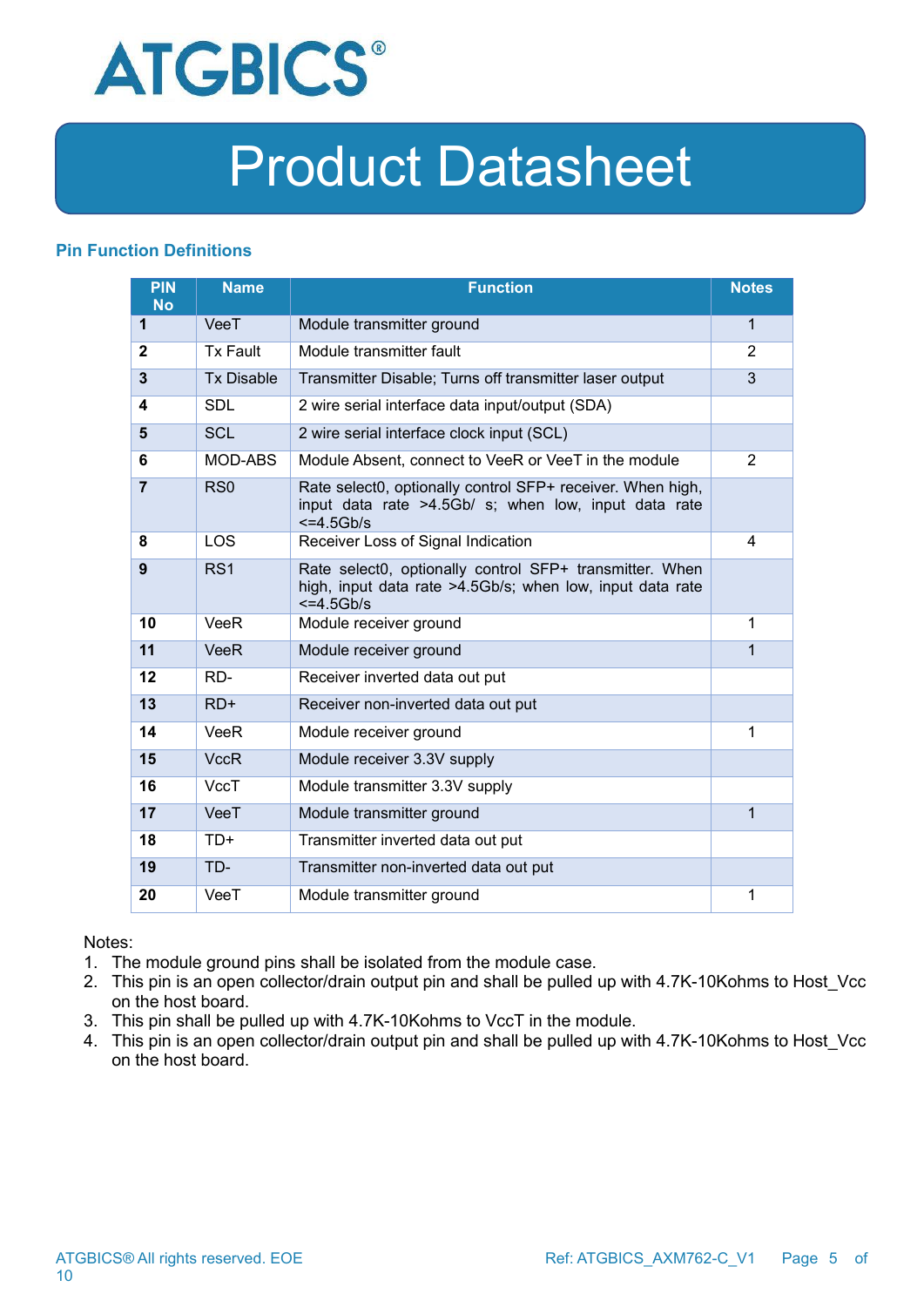

#### **SFP Module EEPROM Information and Management**

The SFP modules implement the 2-wire serial communication protocol as defined in the SFP -8472. The serial ID information of the SFP modules and Digital Diagnostic Monitor parameters can be accessed through the I<sup>2</sup>C interface at address A0h and A2h. The memory is mapped in Table 1. Detailed ID information (A0h) is listed in Table 2. And the DDM specification at address A2h. For more details of the memory map and byte definitions, please refer to the SFF-8472, "Digital Diagnostic Monitoring Interface for Optical Transceivers". The DDM parameters have been internally calibrated.

#### Table 1- Digital Diagnostic Memory Map (Specific Data Field Descriptions)

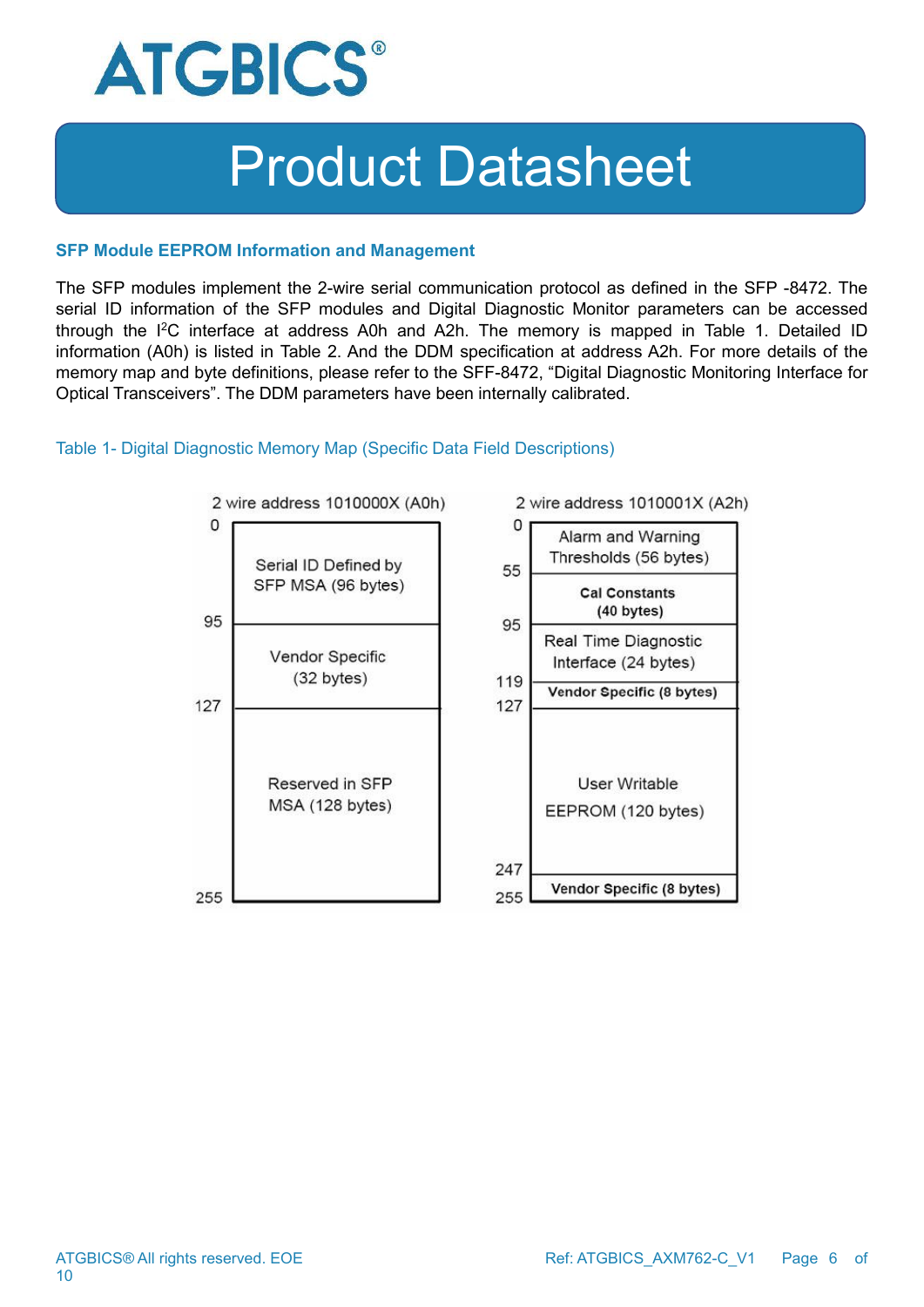

### Table 2 - EEPROM Serial ID Memory Contents (A0h)

| <b>Data</b>                             | Length                           | <b>Name of</b>  | <b>Description and Contents</b>                                                                                                      |  |
|-----------------------------------------|----------------------------------|-----------------|--------------------------------------------------------------------------------------------------------------------------------------|--|
| <b>Address</b><br><b>Base ID Fields</b> | (Byte)                           | Length          |                                                                                                                                      |  |
| 0                                       | 1                                | Identifier      | Type of Serial transceiver (03h=SFP)                                                                                                 |  |
|                                         |                                  |                 |                                                                                                                                      |  |
| 1                                       | 1                                | Reserved        | Extended identifier of type serial transceiver<br>(04h)                                                                              |  |
| $\mathbf 2$                             | 1                                | Connector       | Code of optical connector type (07=LC)                                                                                               |  |
| $3 - 10$                                | 8                                | Transceiver     | 10G Base-LR                                                                                                                          |  |
| 11                                      | 1                                | Encoding        | 64B/66B                                                                                                                              |  |
| 12                                      | $\mathbf{1}$                     | BR, Nominal     | Nominal baud rate, unit of 100Mbps                                                                                                   |  |
| $13 - 14$                               | $\overline{2}$                   | Reserved        | (0000h)                                                                                                                              |  |
| 15                                      | $\mathbf{1}$                     | Length(9um)     | Link length supported for 9/125um fiber, units of<br>100m                                                                            |  |
| 16                                      | 1                                | Length(50um)    | Link length supported for 50/125um fiber, units<br>of 10m                                                                            |  |
| 17                                      | $\mathbf{1}$                     | Length(62.5um)  | Link length supported for 62.5/125um fiber, units<br>of 10m                                                                          |  |
| 18                                      | 1                                | Length (Copper) | Link length supported for copper, units of meters                                                                                    |  |
| 19                                      | $\mathbf{1}$                     | Reserved        |                                                                                                                                      |  |
| 20-35                                   | 16                               | Vendor Name     | SFP vendor name: ATGBICS                                                                                                             |  |
| 36                                      | 1                                | Reserved        |                                                                                                                                      |  |
| 37-39                                   | 3                                | Vendor OUI      | SFP transceiver vendor OUI ID                                                                                                        |  |
| 40-55                                   | 16                               | Vendor PN       | Part Number: "AXM762-C" (ASCII)                                                                                                      |  |
| 56-59                                   | 4                                | Vendor rev      | Revision level for part number                                                                                                       |  |
| 60-62                                   | $\mathfrak{S}$                   | Reserved        |                                                                                                                                      |  |
| 63                                      | 1                                | <b>CCID</b>     | Least significant byte of sum of data in address<br>$0 - 62$                                                                         |  |
| <b>Extended ID Fields</b>               |                                  |                 |                                                                                                                                      |  |
| 64-65                                   | $\overline{2}$                   | Option          | which<br>Indicates<br>optical<br><b>SFP</b><br>signals<br>are<br>implemented<br>(001Ah = LOS, TX FAULT, TX DISABLE all<br>supported) |  |
| 66                                      | $\mathbf{1}$                     | BR, max         | Upper bit rate margin, units of %                                                                                                    |  |
| 67                                      | 1                                | BR, min         | Lower bit rate margin, units of %                                                                                                    |  |
| 68-83                                   | 16                               | Vendor SN       | Serial number (ASCII)                                                                                                                |  |
| 84-91                                   | 8                                | Date code       | OEM's Manufacturing date code                                                                                                        |  |
| 92-94                                   | $\mathfrak{S}$                   | Reserved        |                                                                                                                                      |  |
| 95                                      | 1                                | <b>CCEX</b>     | extended<br>Check code for the<br>Fields<br>ID<br>(addresses 64 to 94)                                                               |  |
|                                         | <b>Vendor Specific ID Fields</b> |                 |                                                                                                                                      |  |
| 96-127                                  | 32                               | Readable        | OEM specific date, read only                                                                                                         |  |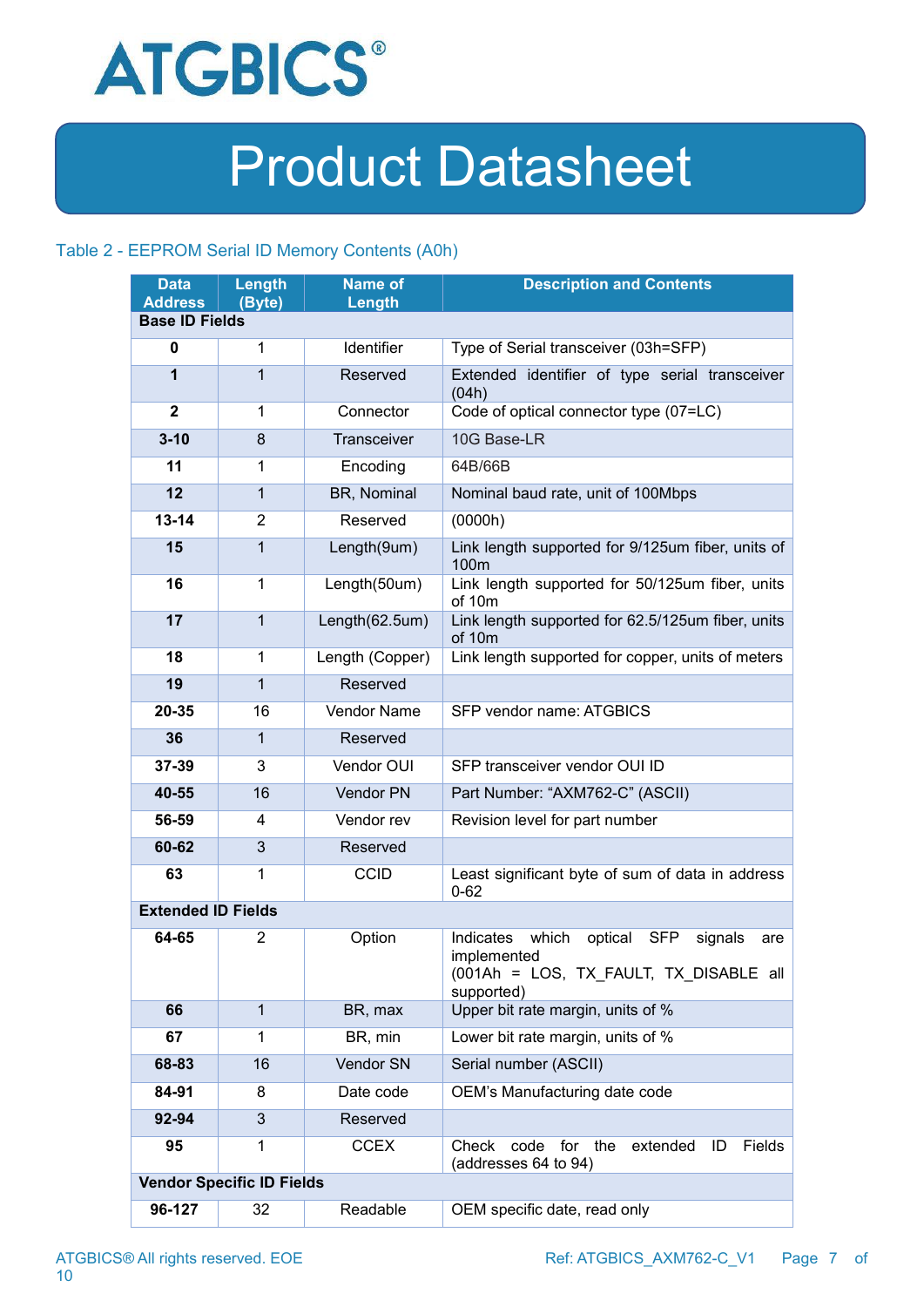

| 128-255 | 128 | Reserved | Reserved for SFF-8079 |
|---------|-----|----------|-----------------------|

### **Digital Diagnostic Monitor Characteristics**

| <b>Data</b><br><b>Address</b> | <b>Parameter</b>                        | <b>Accuracy</b> | <b>Unit</b>   |
|-------------------------------|-----------------------------------------|-----------------|---------------|
| 96-97                         | <b>Transceiver Internal Temperature</b> | ±3.0            | $^{\circ}C$   |
| 98-99                         | VCC3 Internal Supply Voltage            | ±3.0            | $\frac{0}{0}$ |
| 100-101                       | Laser Bias Current                      | ±10             | $\frac{0}{0}$ |
| 102-103                       | <b>Tx Output Power</b>                  | ±3.0            | dBm           |
| 104-105                       | <b>Rx Input Power</b>                   | ±3.0            | dBm           |

#### **Regulatory Compliance**

The AT-SP10LR complies with international Electromagnetic Compatibility (EMC) and international safety requirements and standards (see details in Table following).

| Electrostatic Discharge<br>(ESD) to the Electrical Pins                                | MIL-STD-883E<br>Method 3015.7                                             | Class 1(>1000 V)                                                       |  |  |
|----------------------------------------------------------------------------------------|---------------------------------------------------------------------------|------------------------------------------------------------------------|--|--|
| Electrostatic<br>Discharge<br>(ESD)<br>LC.<br><b>Duplex</b><br>the<br>to<br>Receptacle | IEC 61000-4-2<br>GR-1089-CORE                                             | Compatible with standards                                              |  |  |
| Electromagnetic<br>Interference (EMI)                                                  | FCC Part 15 Class B<br>EN55022 Class B (CISPR 22B)<br><b>VCCI Class B</b> | Compatible with standards                                              |  |  |
| Laser Eye Safety                                                                       | 21CFR<br>1040.10<br>and<br>FDA.<br>1040.11<br>EN60950, EN (IEC) 60825-1,2 | Compatible<br>with<br><b>Class</b><br>$\mathbf 1$<br>laser<br>product. |  |  |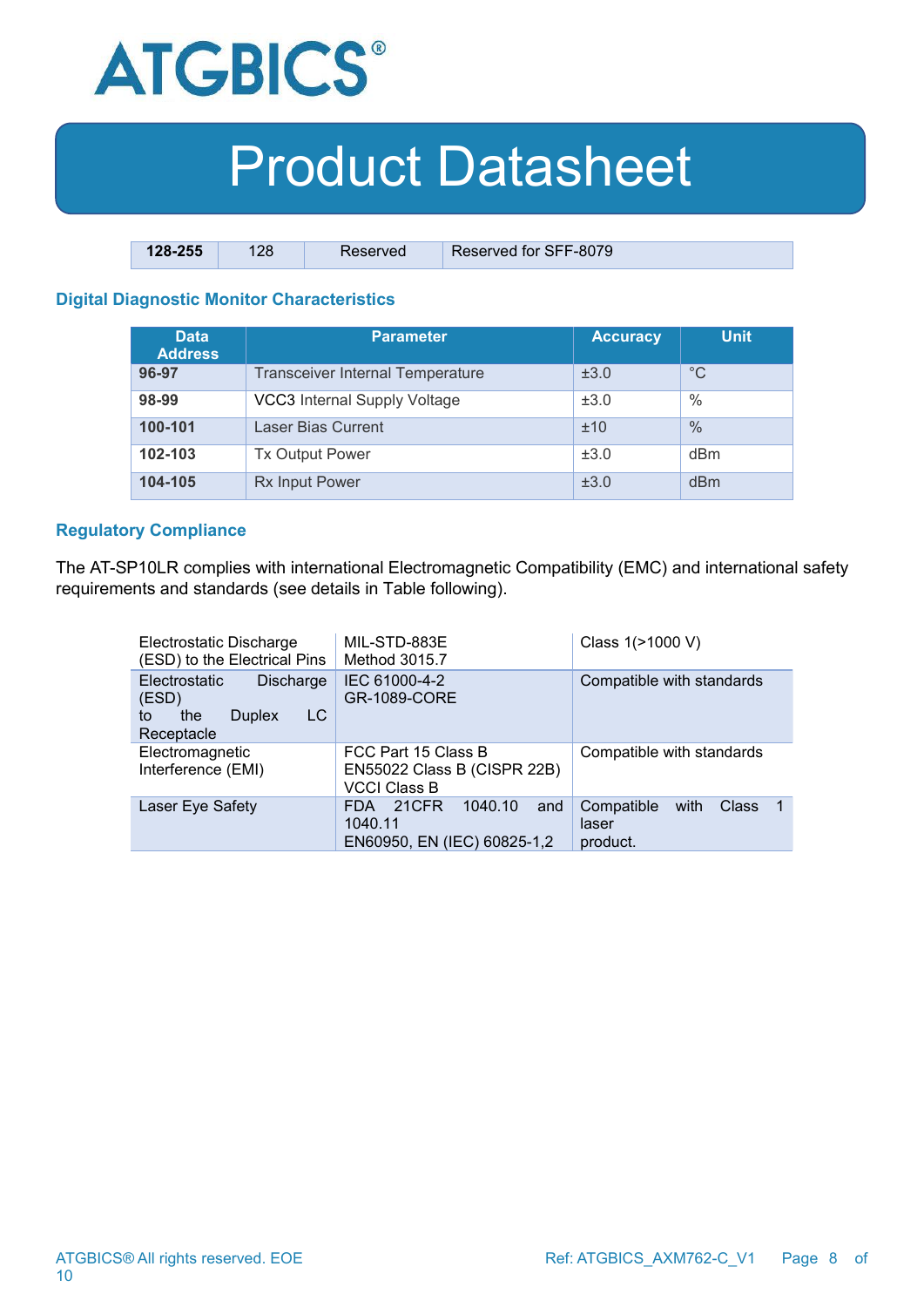

#### **Recommended Circuit**



### **Recommended Host Board Power Supply Circuit**



#### **Recommended High-speed Interface Circuit**